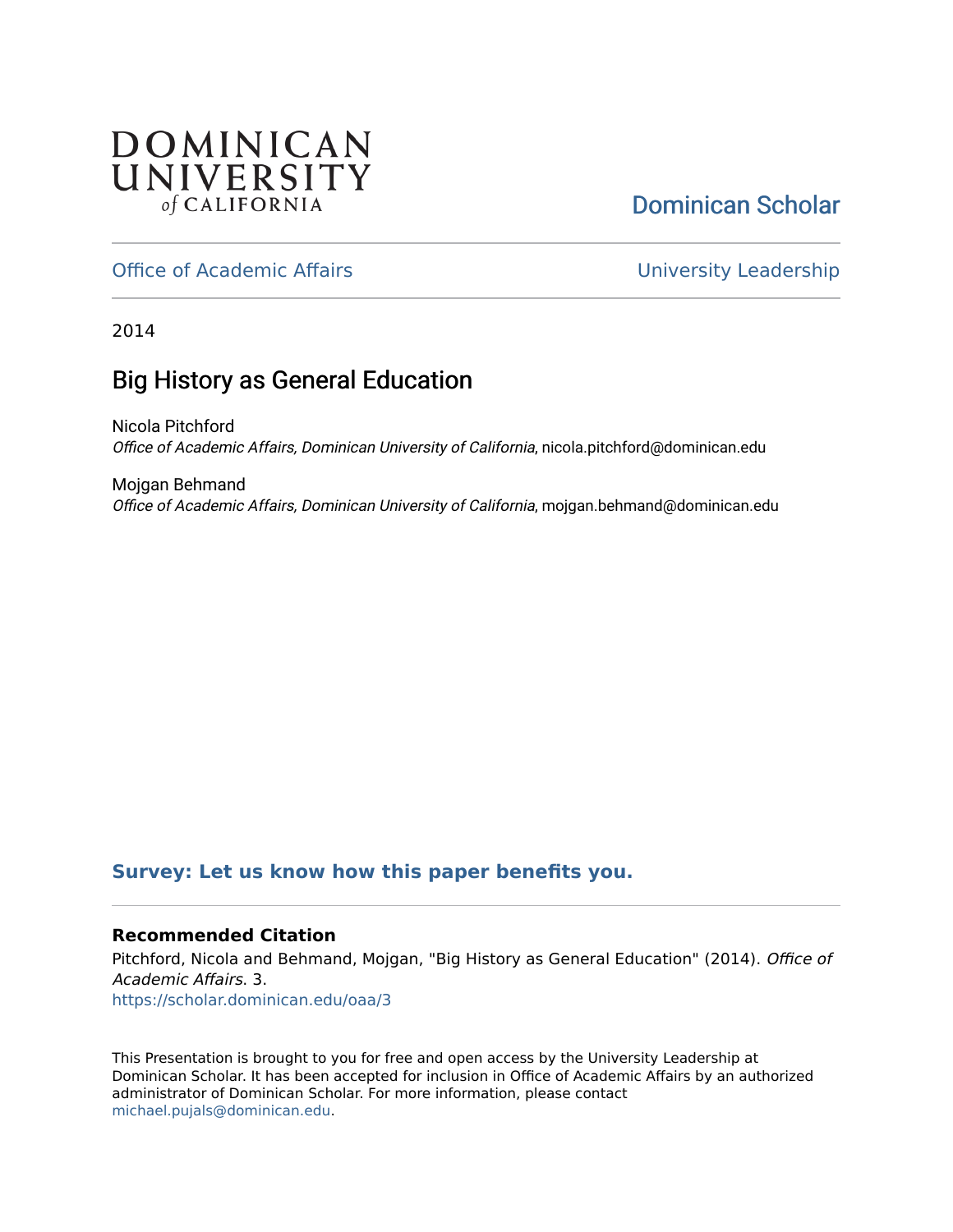

#### **"Big History as General Education"**

**Nicola Pitchford, Vice President for Academic Affairs Mojgan Behmand, Associate Vice President for Academic Affairs**

**CIC Institute for Chief Academic and Chief Financial Officers Portland, Oregon November 1-4, 2014**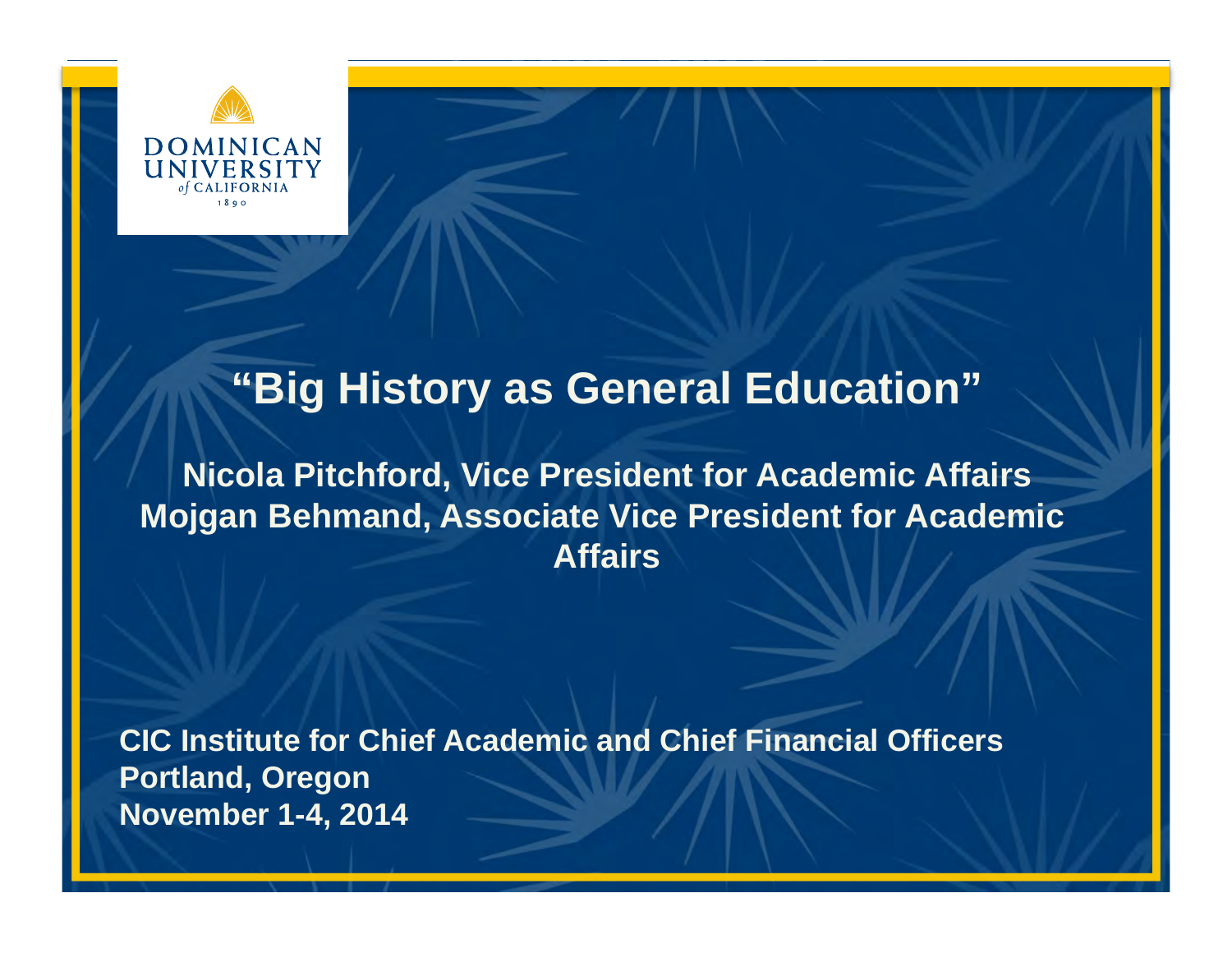





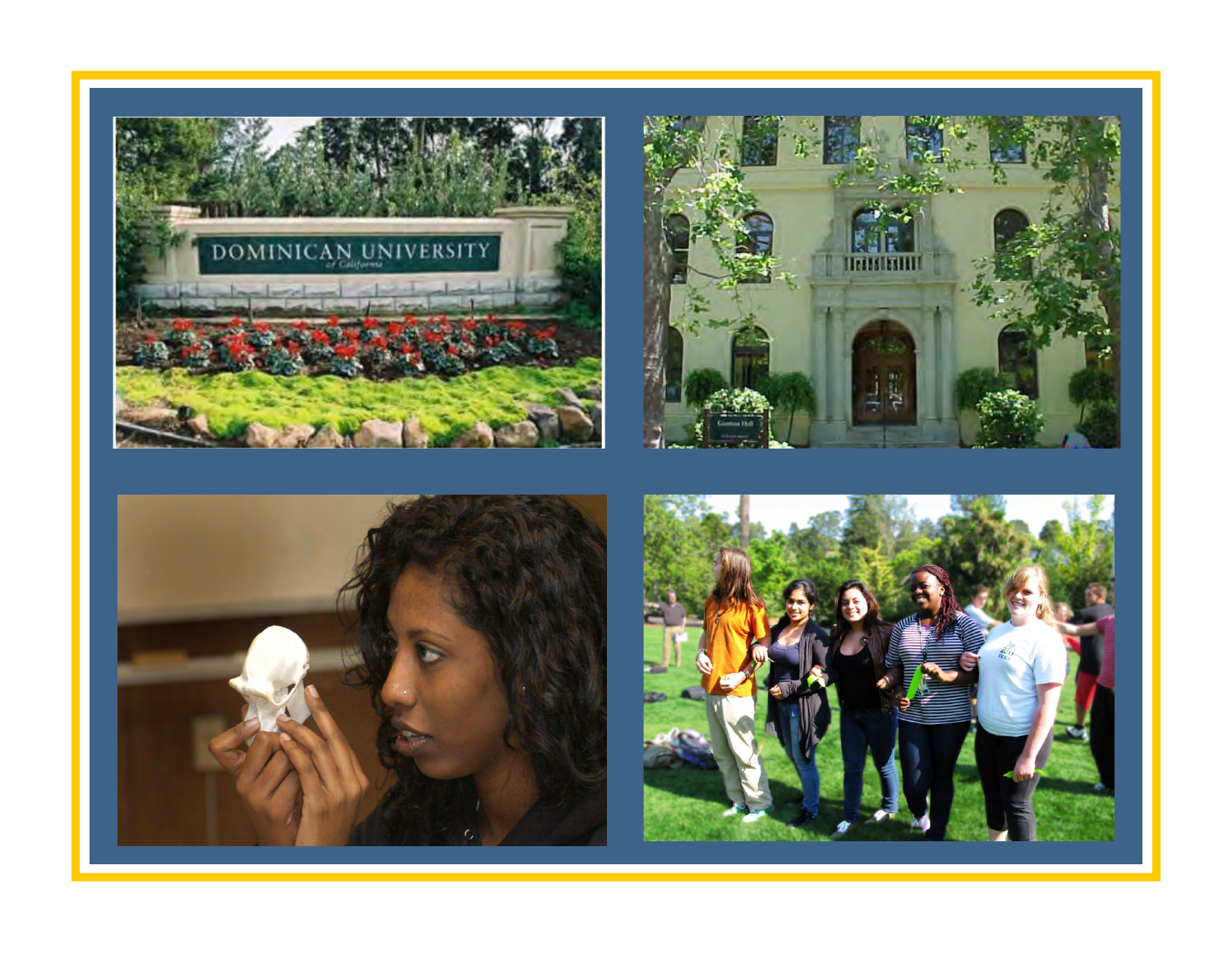### **Today's Outline**

- 1. What Is Big History?
- 2. Why Big History?
- 3. Why Big History at CIC?
- 4. The How and Where of Big History
- 5. Aligning Big History with Mission and Institutional Outcomes
- 6. The Role of CAOs and CFOs
- 7. Final Thoughts and Questions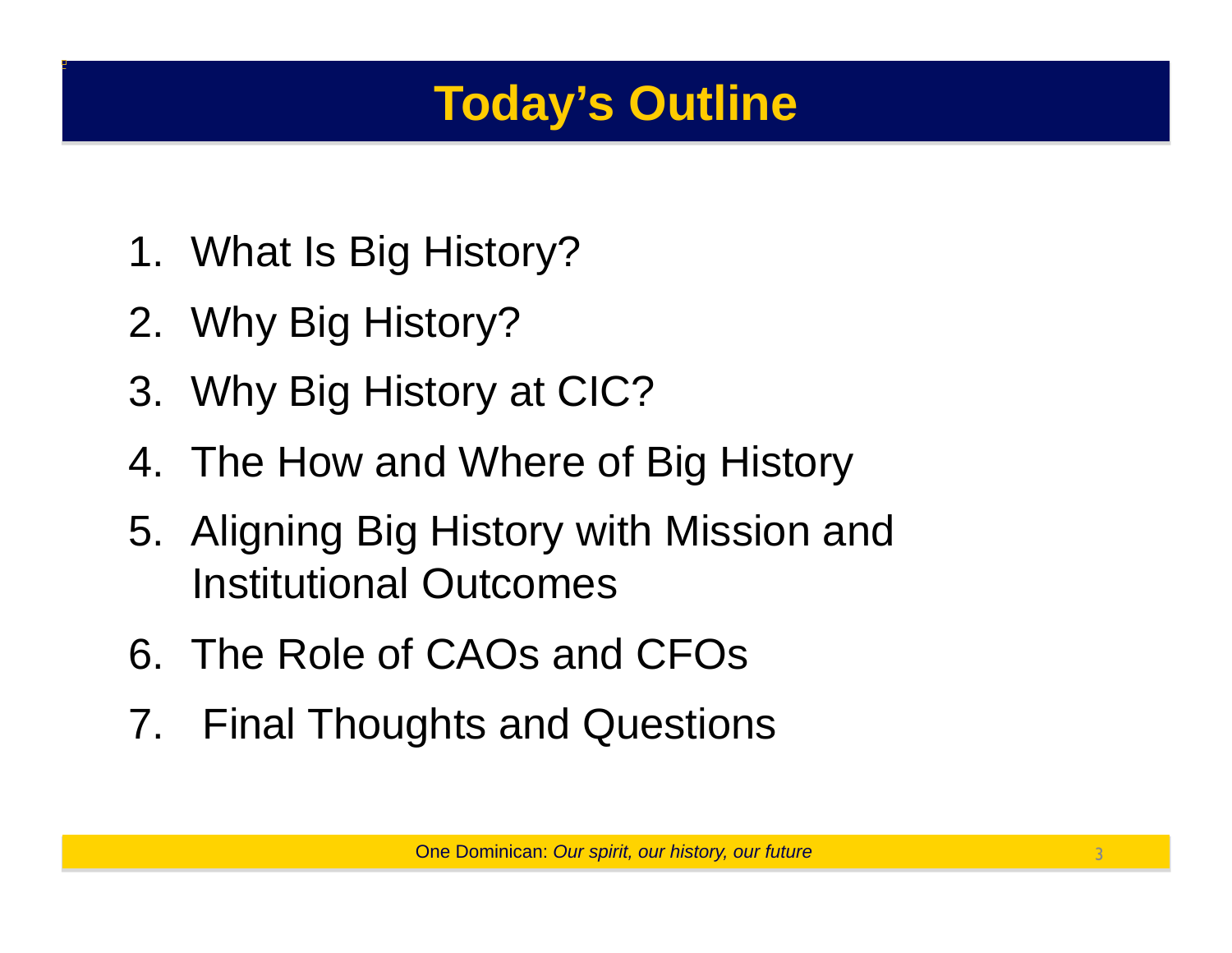## **1. What Is Big History?**

- New emerging discipline
- 13.8 billion years of natural and human history
- Combines cosmology, astronomy, chemistry, geology, biology, archaeology, anthropology, art, literature, etc.
- Provides comprehensive story of our universe
- Is taught through division into eight chronological thresholds and the future.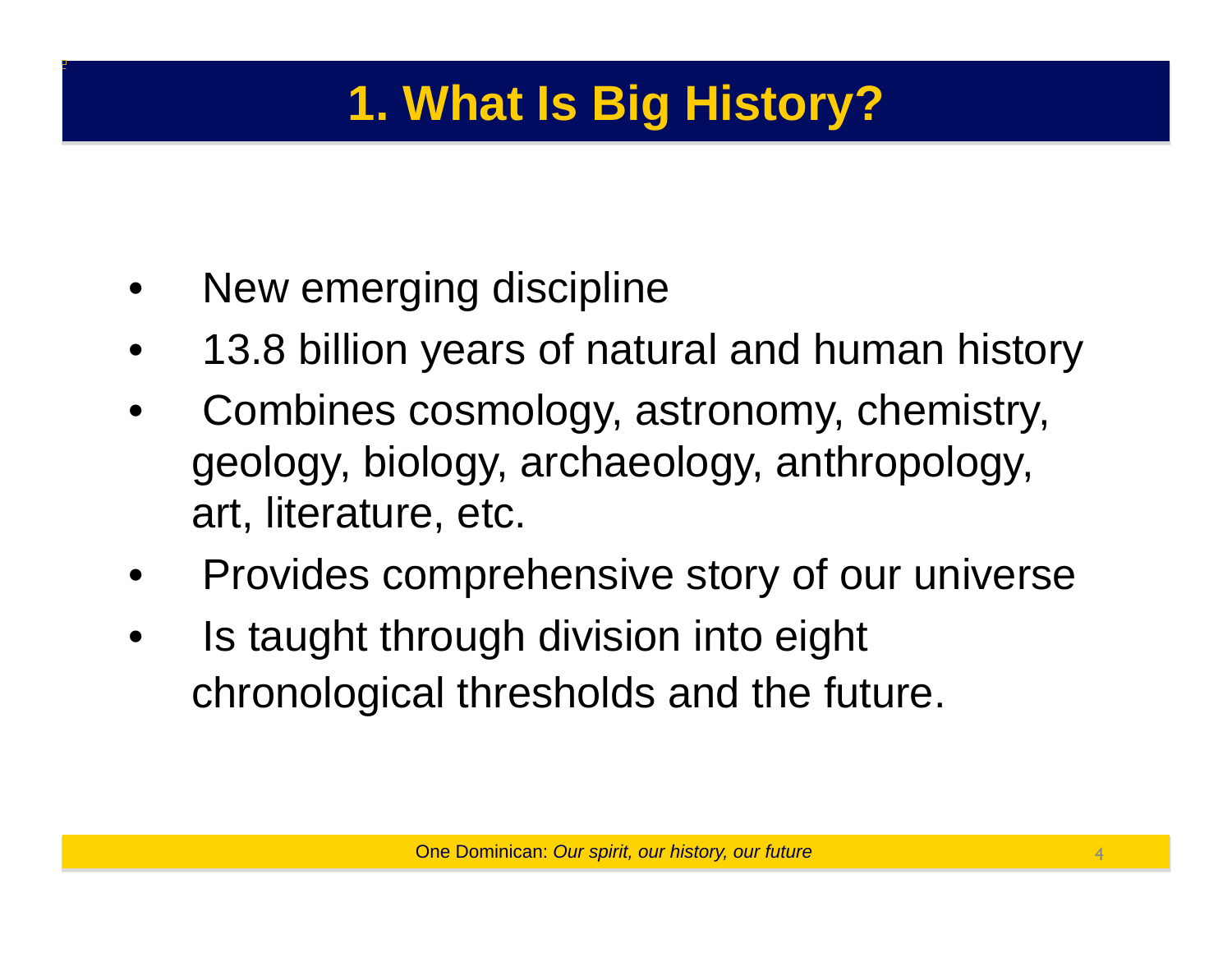## **2. Why Big History?**

- Interdisciplinary and integrated approach brings bodies of knowledge into relationship with one other
- Approach creates a scaffold for the contextualization of all knowledge … counteracts fragmentation
- Vast spatial and temporal scales allow learners to study past, present, and envision a role in the future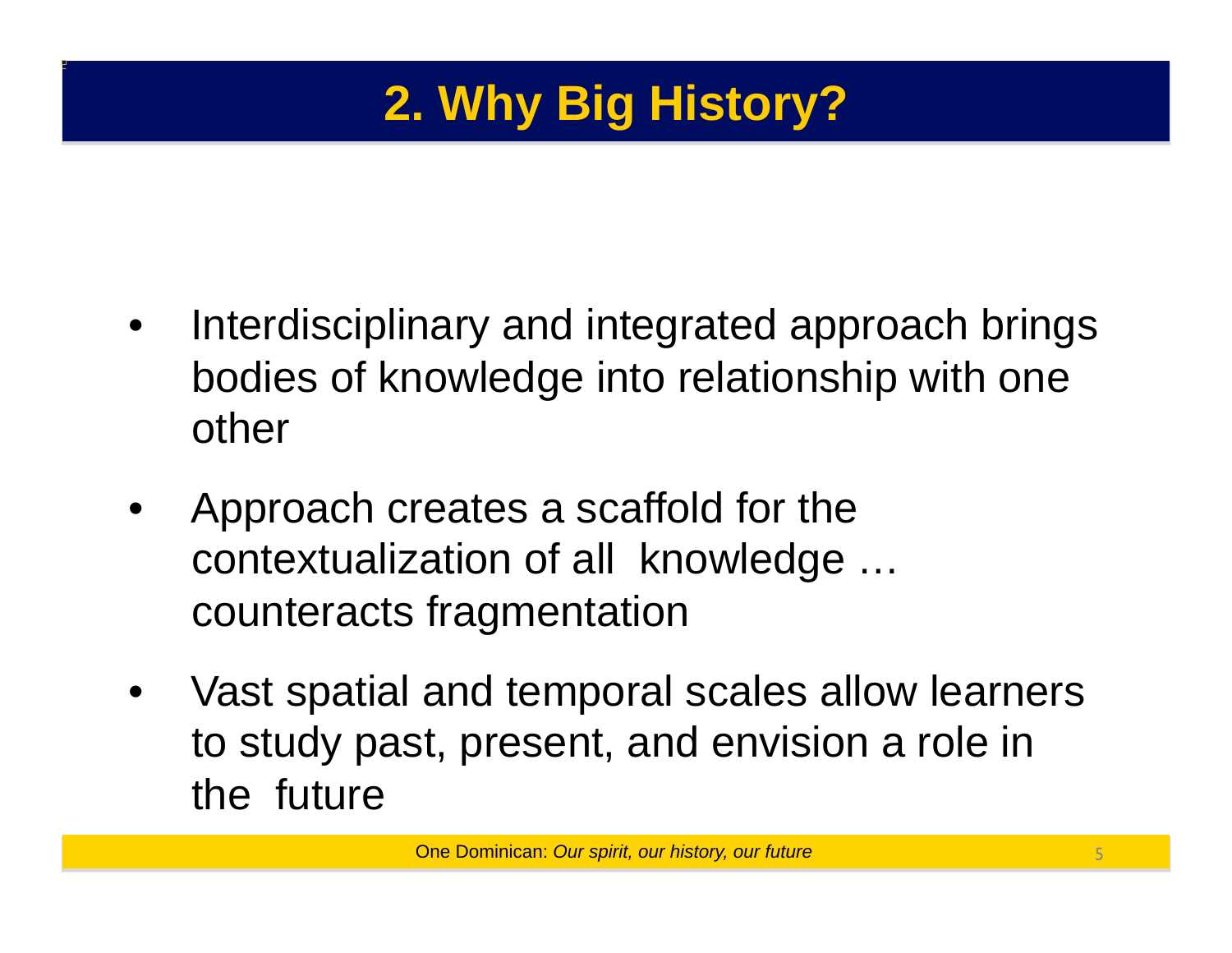# **2. Why Big History?**

#### **FALL 2013. Total Enrollment =305. Response Rate=27%**

Q. Do you ever think about what you've learned in your Big History course or talk about it:with others?

| $\#$ | <b>Answer</b> | Response | %    |
|------|---------------|----------|------|
| -    | Yes           | 68       | 80%  |
|      | No            | 17       | 20%  |
|      | Total         | 85       | 100% |

Q. Has your Big History experience changed the way you see or understand  $\frac{1}{2}$  **a And the world?** 

| a pous un une woma: Answer |              | <b>Response</b> | %    |
|----------------------------|--------------|-----------------|------|
|                            | Yes          | 61              | 73%  |
|                            | No           | 23              | 27%  |
|                            | <b>Total</b> | 84              | 100% |

Q. Has your Big History course changed the way that you see your role in the  $\sqrt{2}$  **Answer Response %** 

| wyµu : | <b>Answer</b> | Response | ℅    |
|--------|---------------|----------|------|
|        | Yes           | 41       | 49%  |
|        | No            | 43       | 51%  |
|        | Total         | 84       | 100% |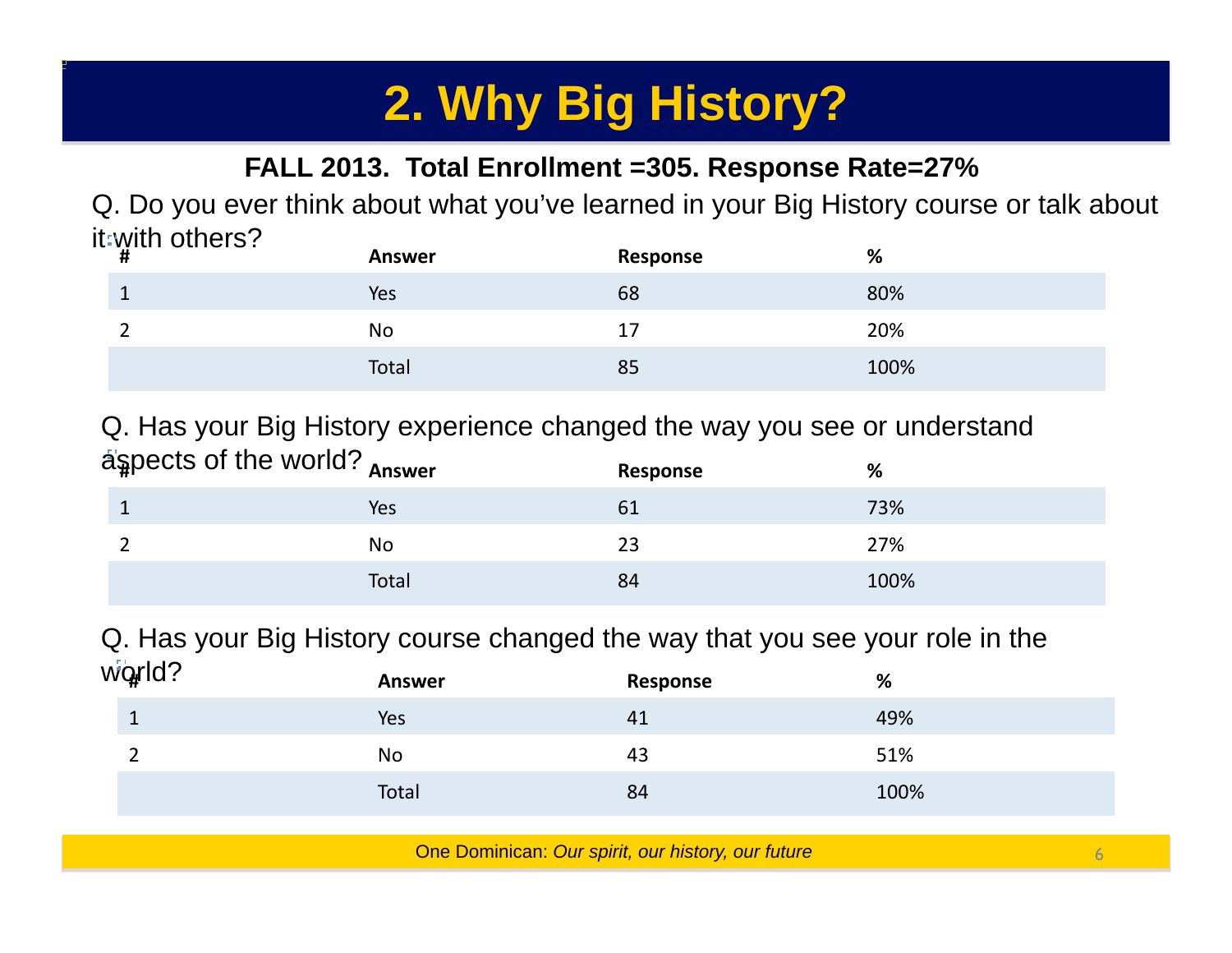## **3. Why Big History at CIC?**

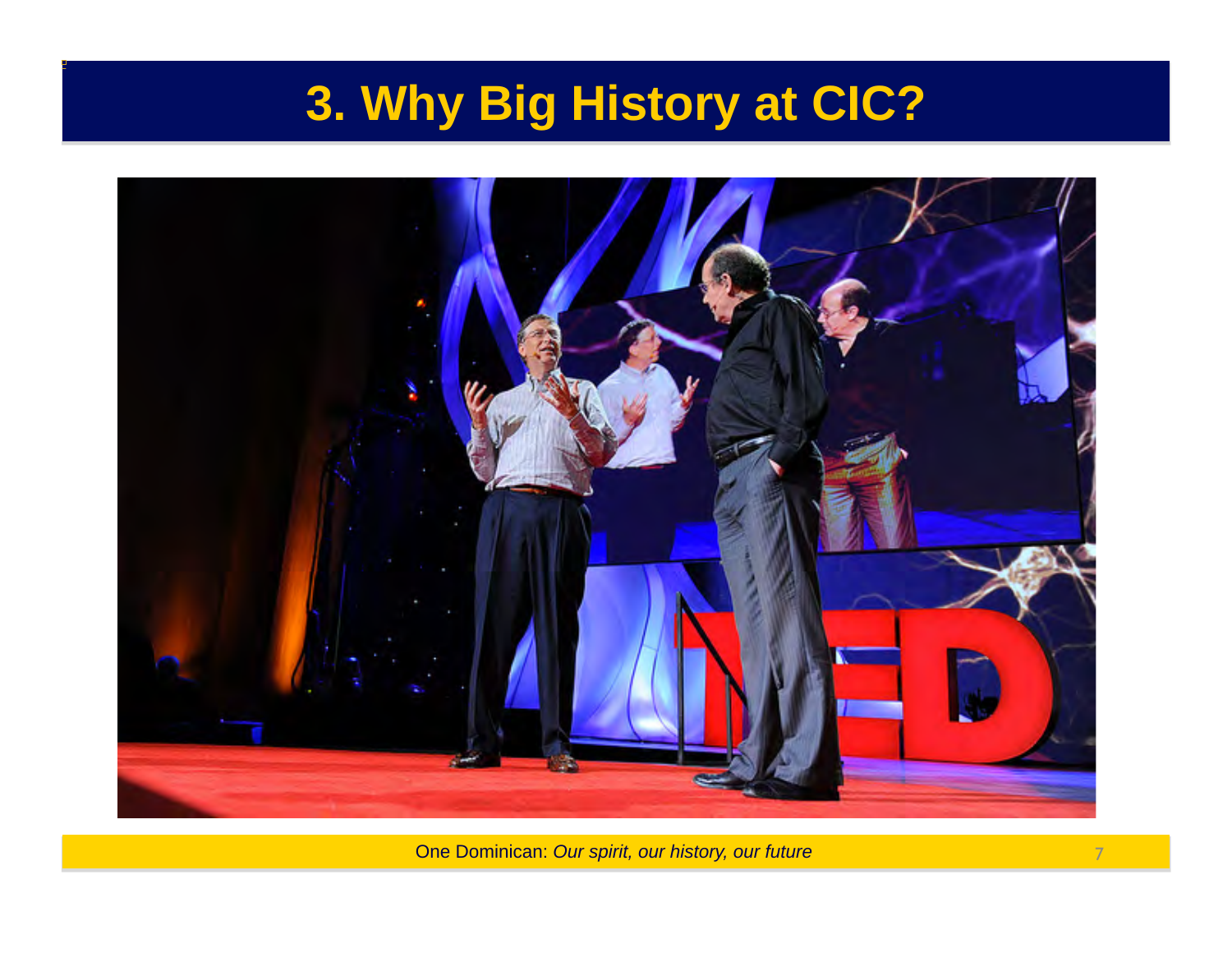#### **3. Why Big History at CIC?**

# **BIG HISTORY PROJECT** Take your students on a 13.7 billion year journey

Ask the big questions about our Universe, our planet, life and humanity. Explore where we are going in the future and challenge your students to develop the skills and knowledge they need to get there.

**REGISTER NOW** 

Learn more...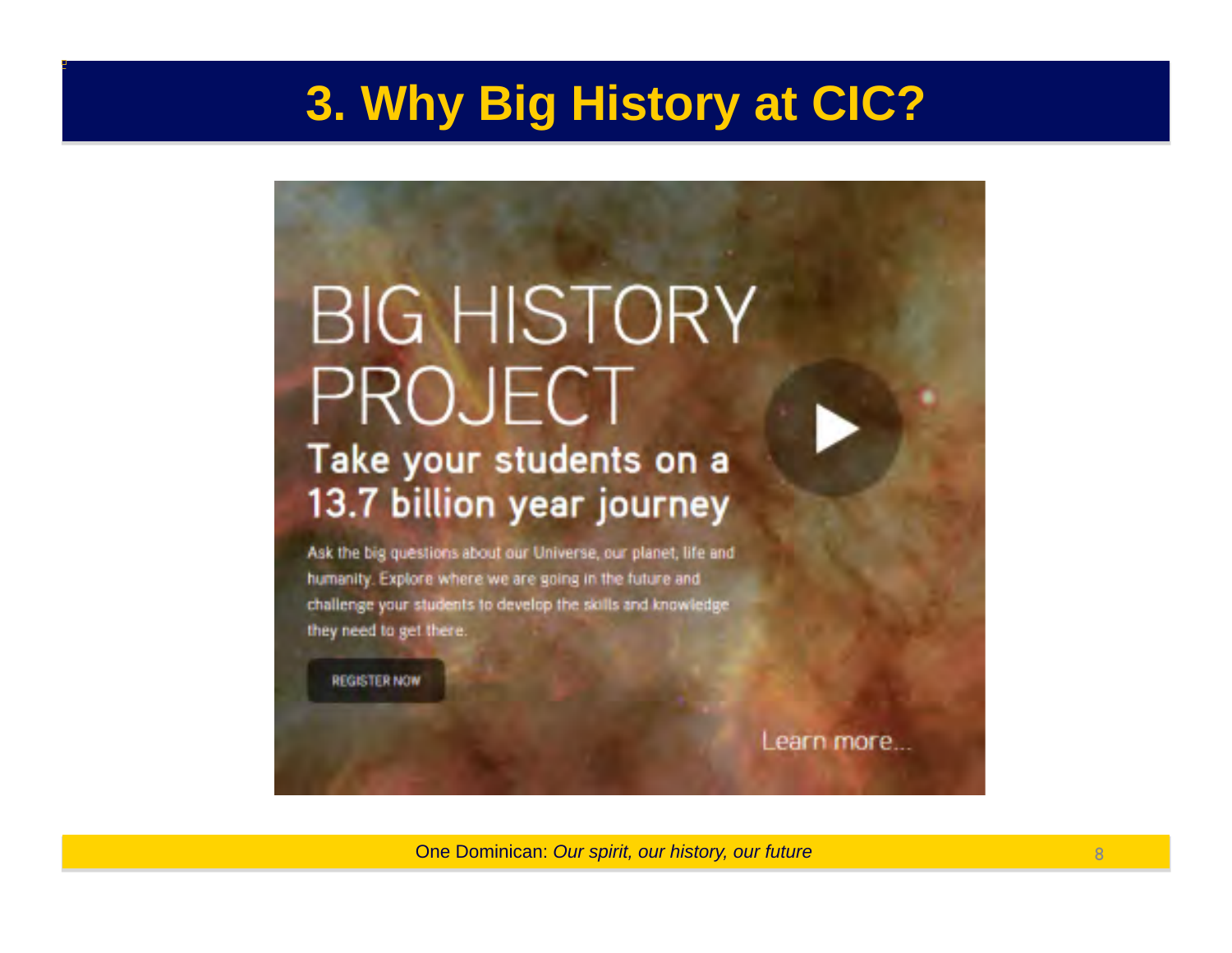## **Why Big History at CIC?**

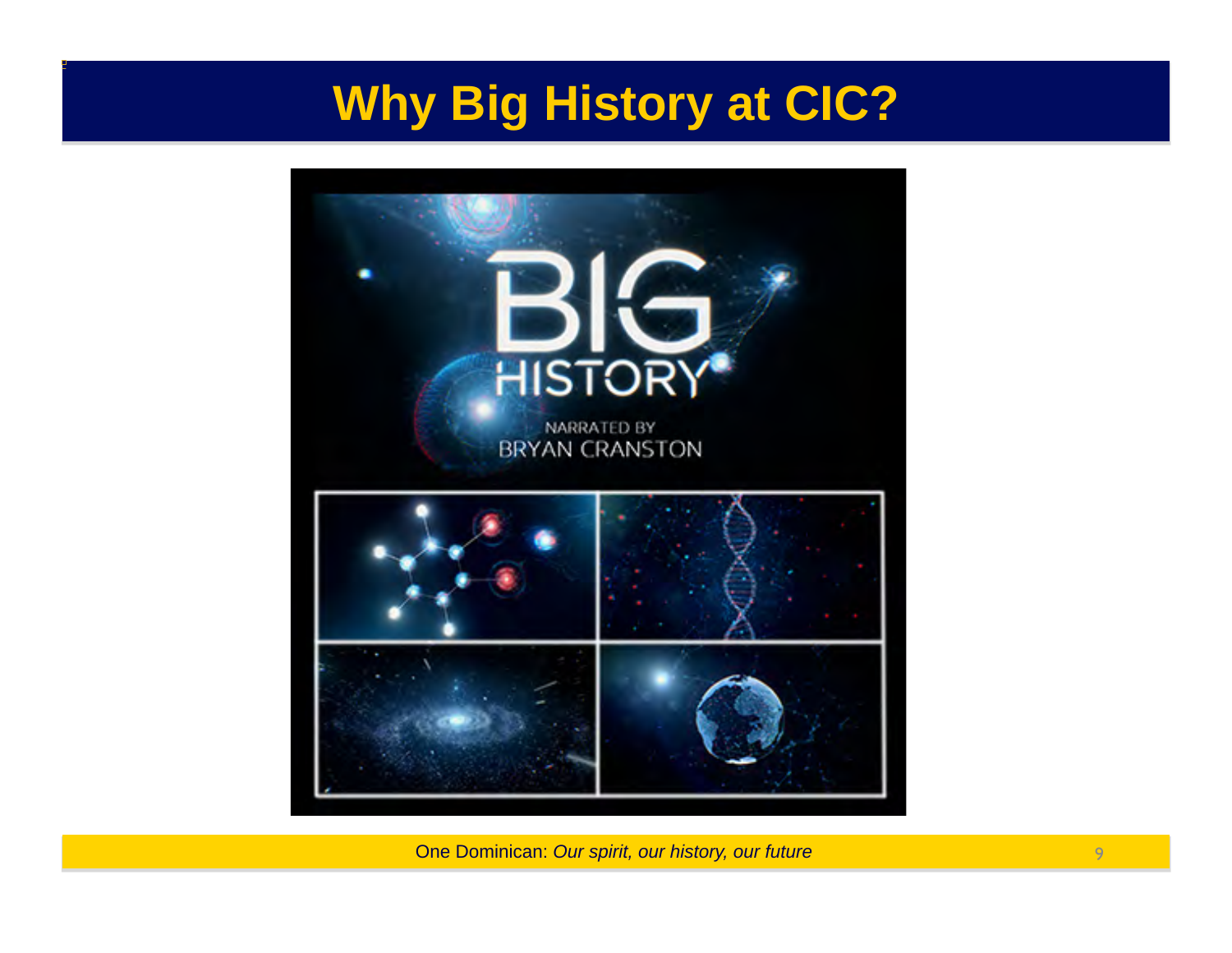### **3. Why Big History at CIC?**

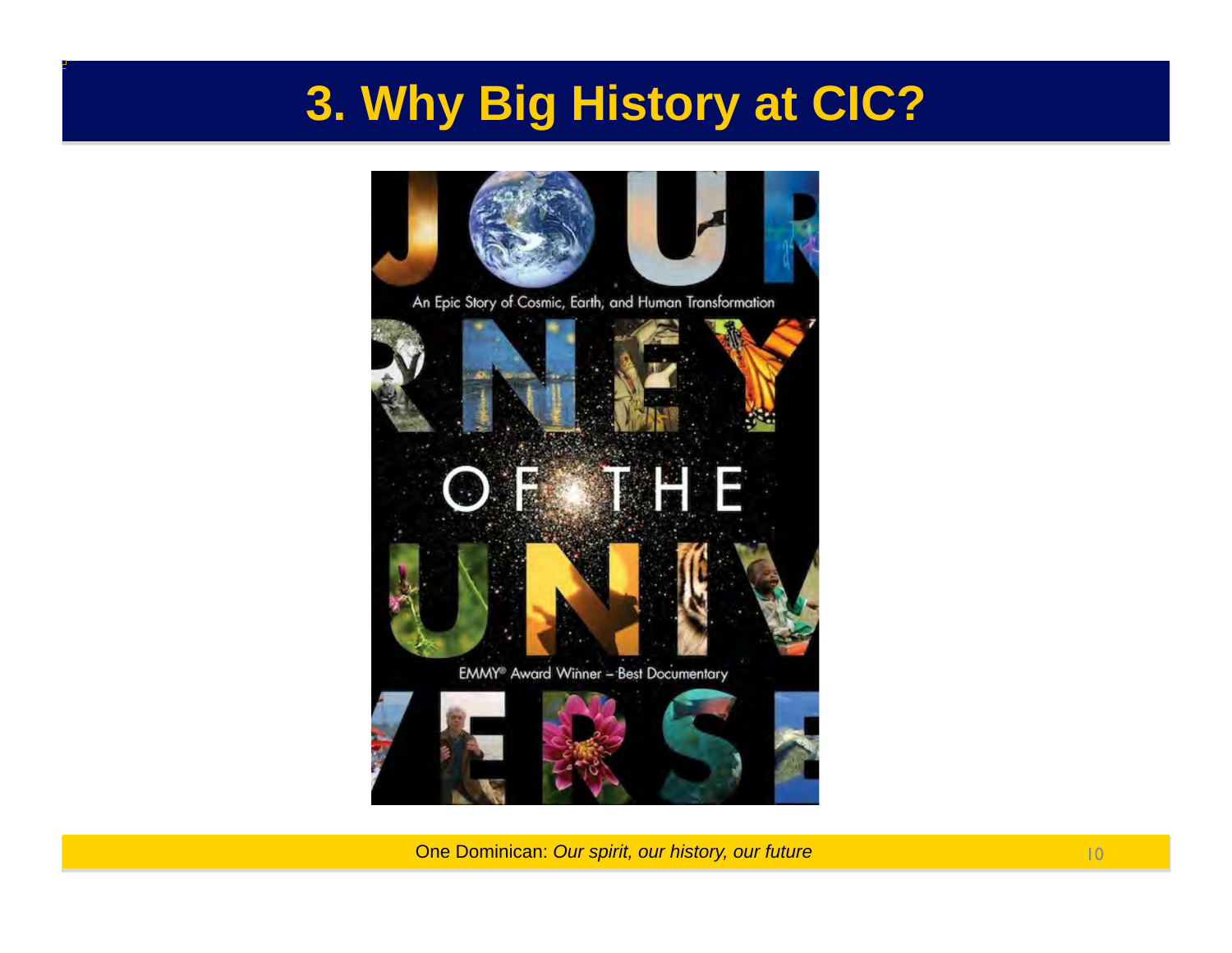## **3. Why Big History at CIC?**

- Heightened visibility: *New York Times* U.S. and U.K. coverage; Bill Gates' s Big History Project; History Channels H2's Big History series; Swimme and Tucker's *Journey of the Universe*
- **Feedback and data: student testimony and feedback from** various institutions; data from four years of implementation and assessment at Dominican University of California to confirm powerful nature of content and its potential to educate and situate the whole person
- Size and flexibility: CIC member colleges and universities have size and flexibility to bring an innovative—even transformative— program to campus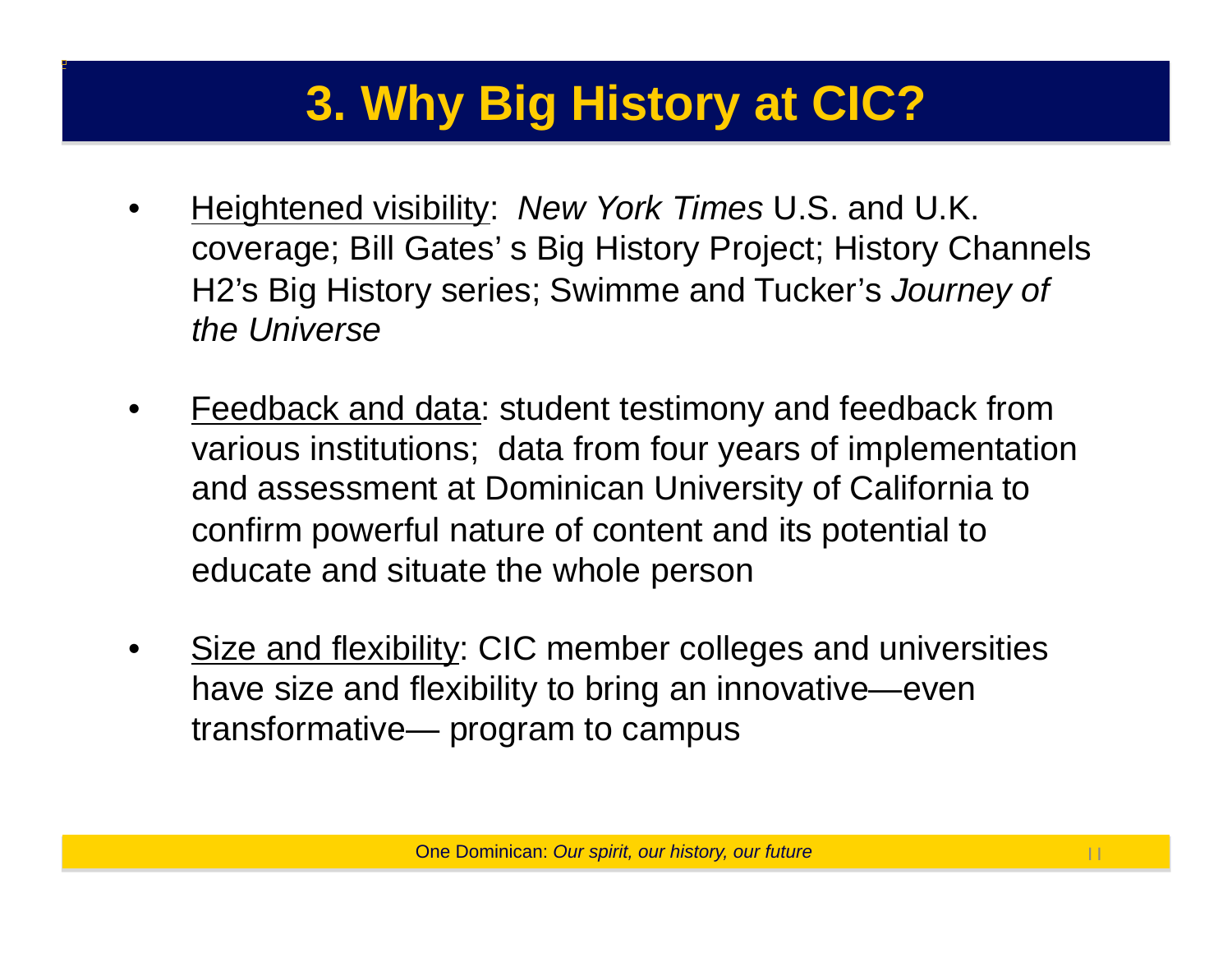## **4. The How and Where of Big History**

#### **Levels Taught**

- Kindergarten and primary schools: Montessori schools globally
- Middle schools; high schools: The Big History Project globally Foremost: United States, Australia, South Korea
- Secondary education; higher education Foremost: United States, Australia, Netherlands, South Korea, Canada, South Korea, Russia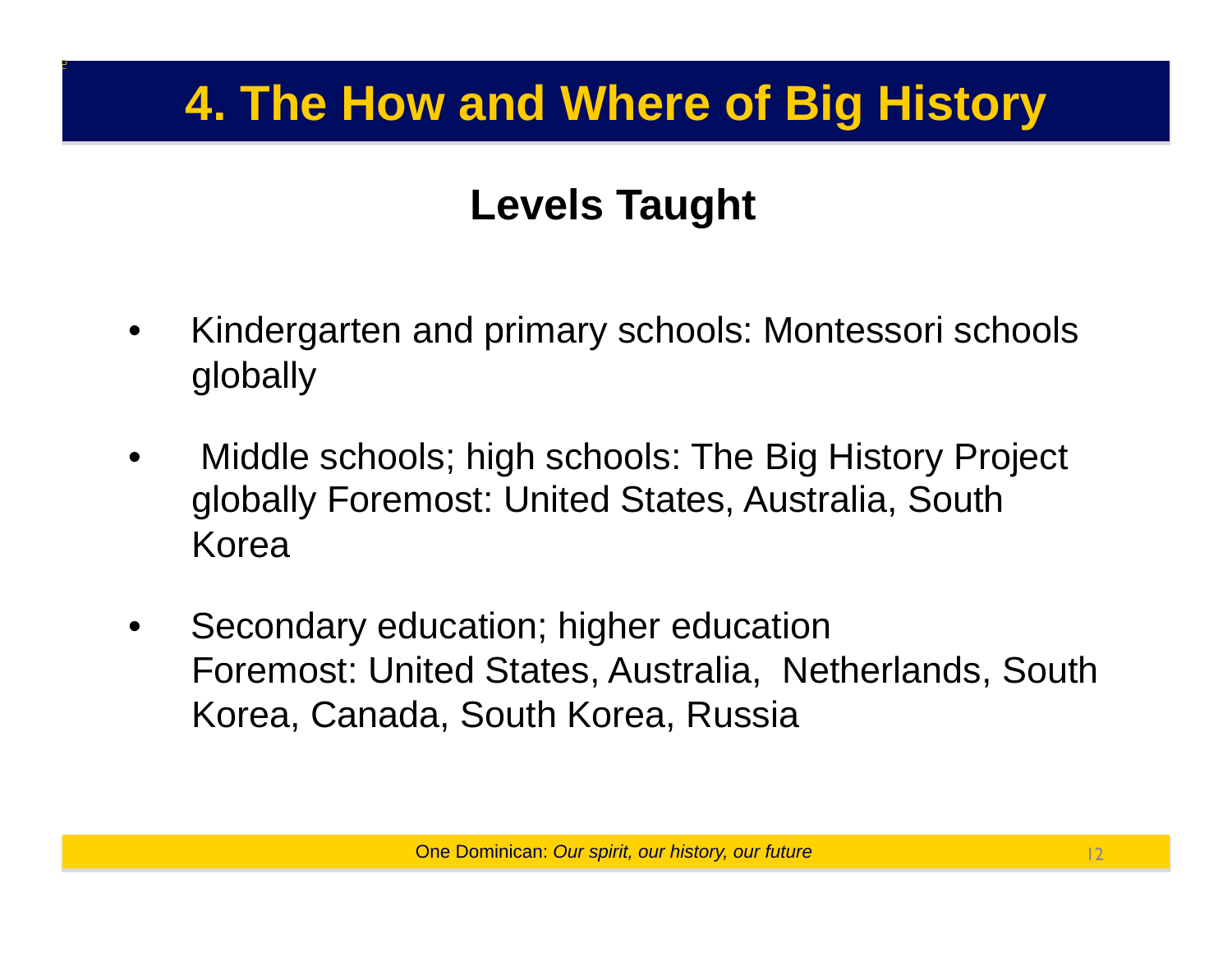## **4. The How and Where of Big History**

#### **Programmatic Homes in Higher Education**

- General Education programs —Requirement or elective in history, social science, literature (cosmic narratives)
- Honors program Requirement or elective
- Major Requirement or elective in history
- First Year Seminar/Experience— Requirement or elective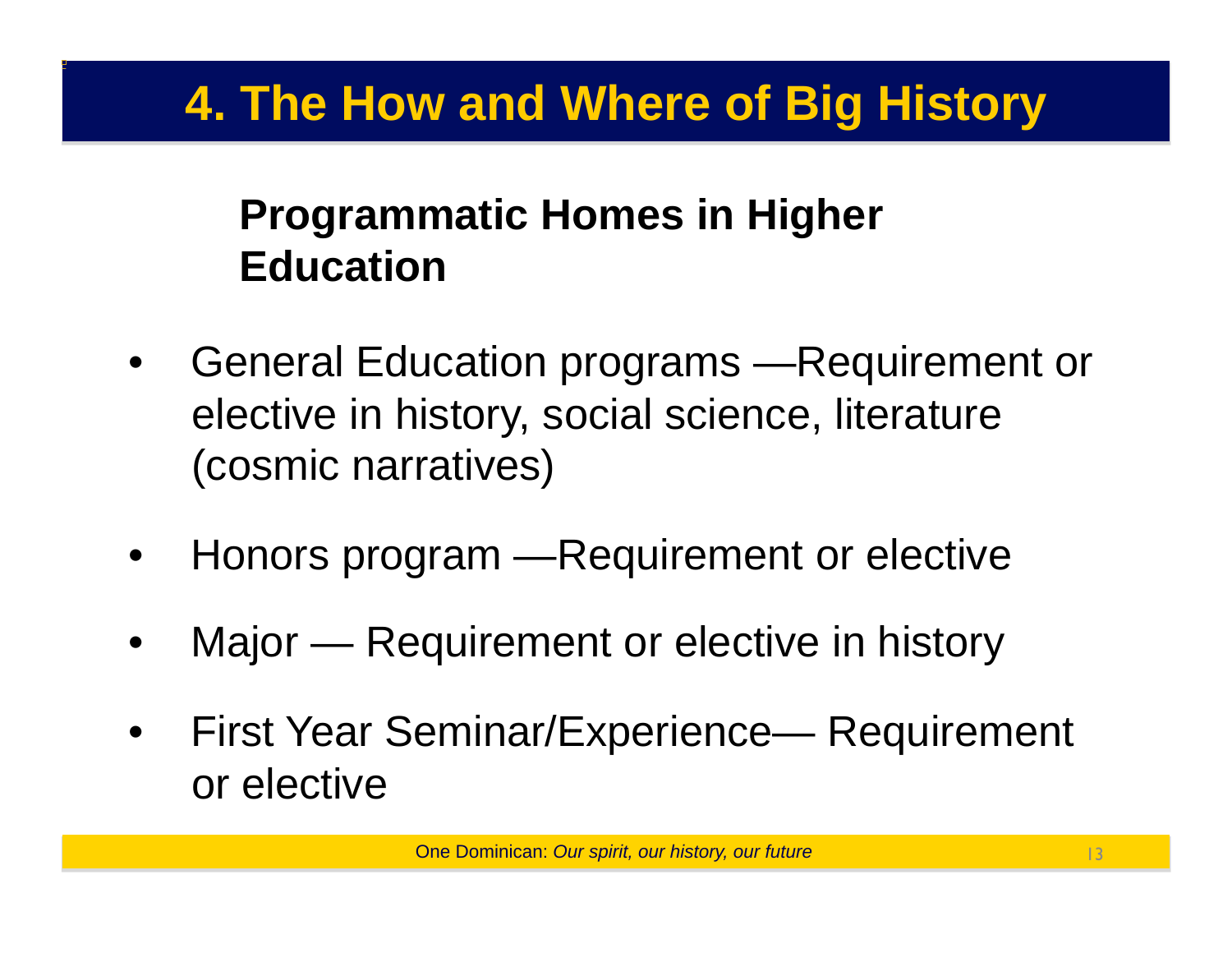## **4. The How and Where of Big History**

#### **Formats and Pedagogical Approaches in Higher Education**

- Lecture— single lecturer
- Lecture— lecturer and rotating guest lecturers
- **Seminar**
- Seminar sequence/First Year Experience with strongly aligned co-curriculum
- Online curriculum (Big History Project)
- MOOC (Possible future Coursera course)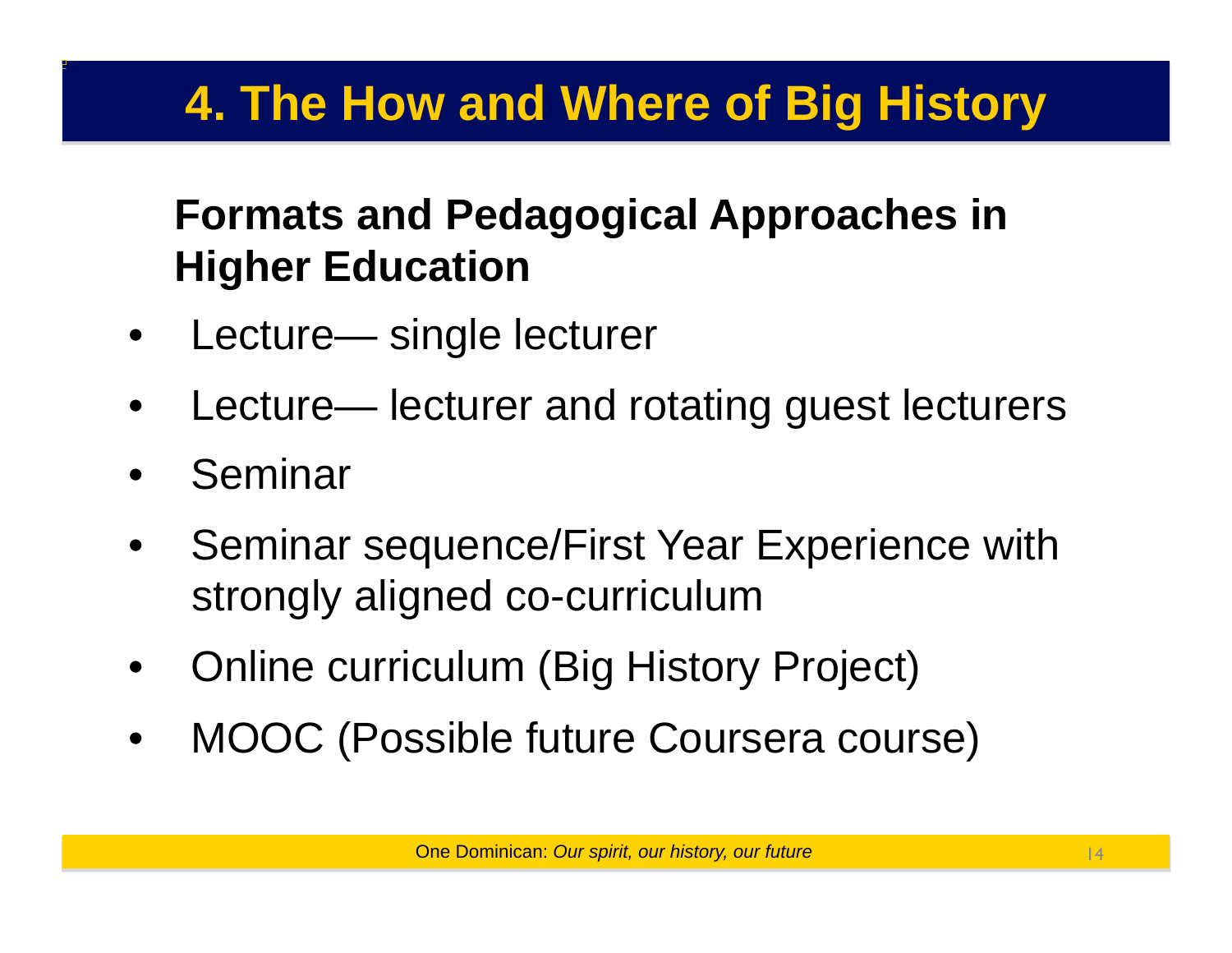#### **5. Aligning Big History with Mission and Institutional Outcomes**

#### **A Vast and Expansive Content**

- Proper alignment ensures achievement of intended outcomes
- Align Institutional Mission, Program Objectives, and course Student Learning Outcomes carefully consider knowledge areas, skills, and high-impact practices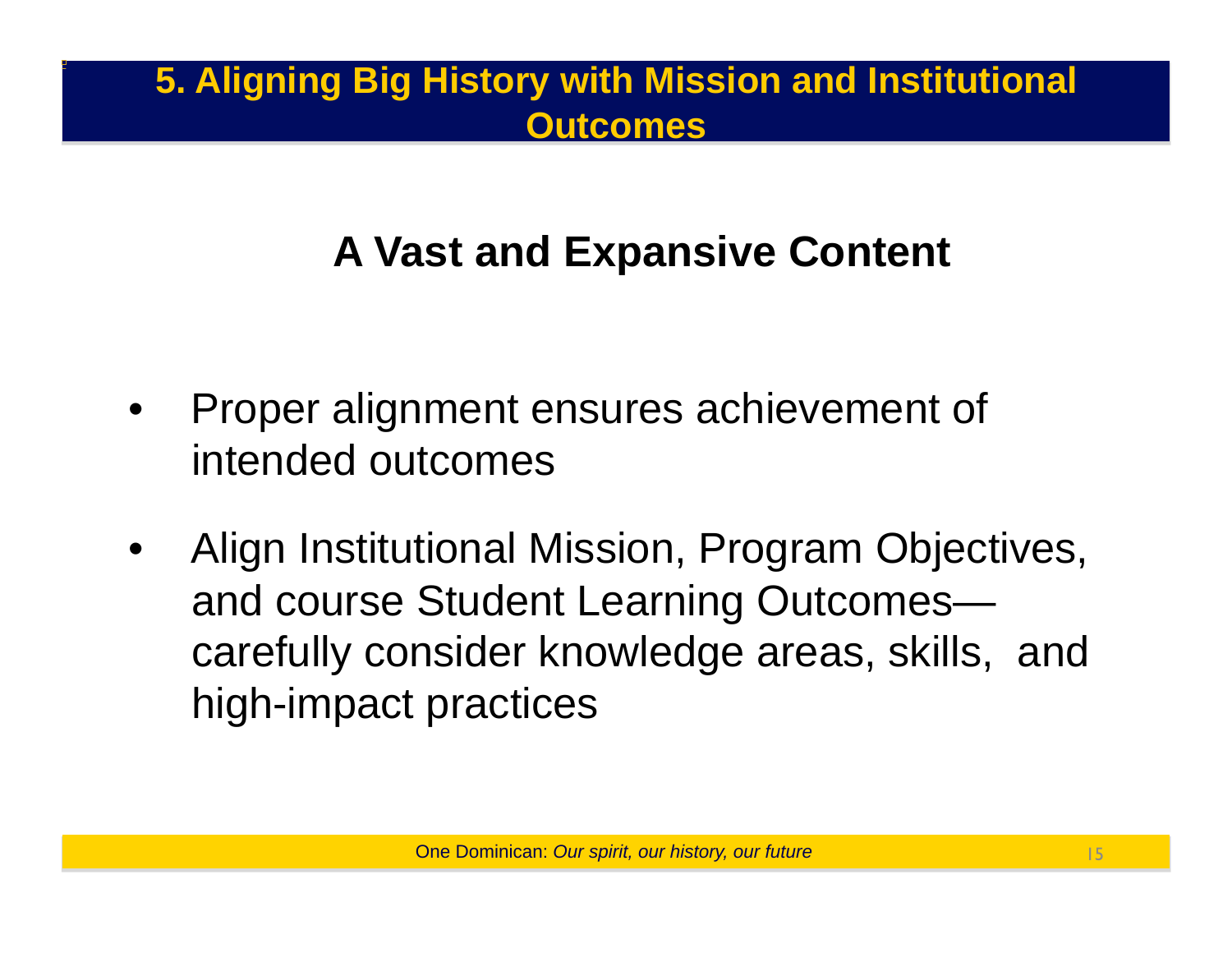#### **5. Aligning Big History with Mission and Institutional Outcomes**

#### **Dominican's Alignment & Notable Features**

| <b>Mission</b>   | <b>General</b>   | <b>First Year</b> | <b>FYE Course</b> |
|------------------|------------------|-------------------|-------------------|
| <b>Statement</b> | <b>Education</b> | <b>Experience</b> | <b>SLOS</b>       |
|                  | <b>Goals</b>     | <b>Goals</b>      |                   |

- Alignment with AAC&U's LEAP Outcomes 1-3
- Triple high impact practice—First Year Experience, Common intellectual Experience, Writing Intensive
- High impact practice for faculty—Learning Community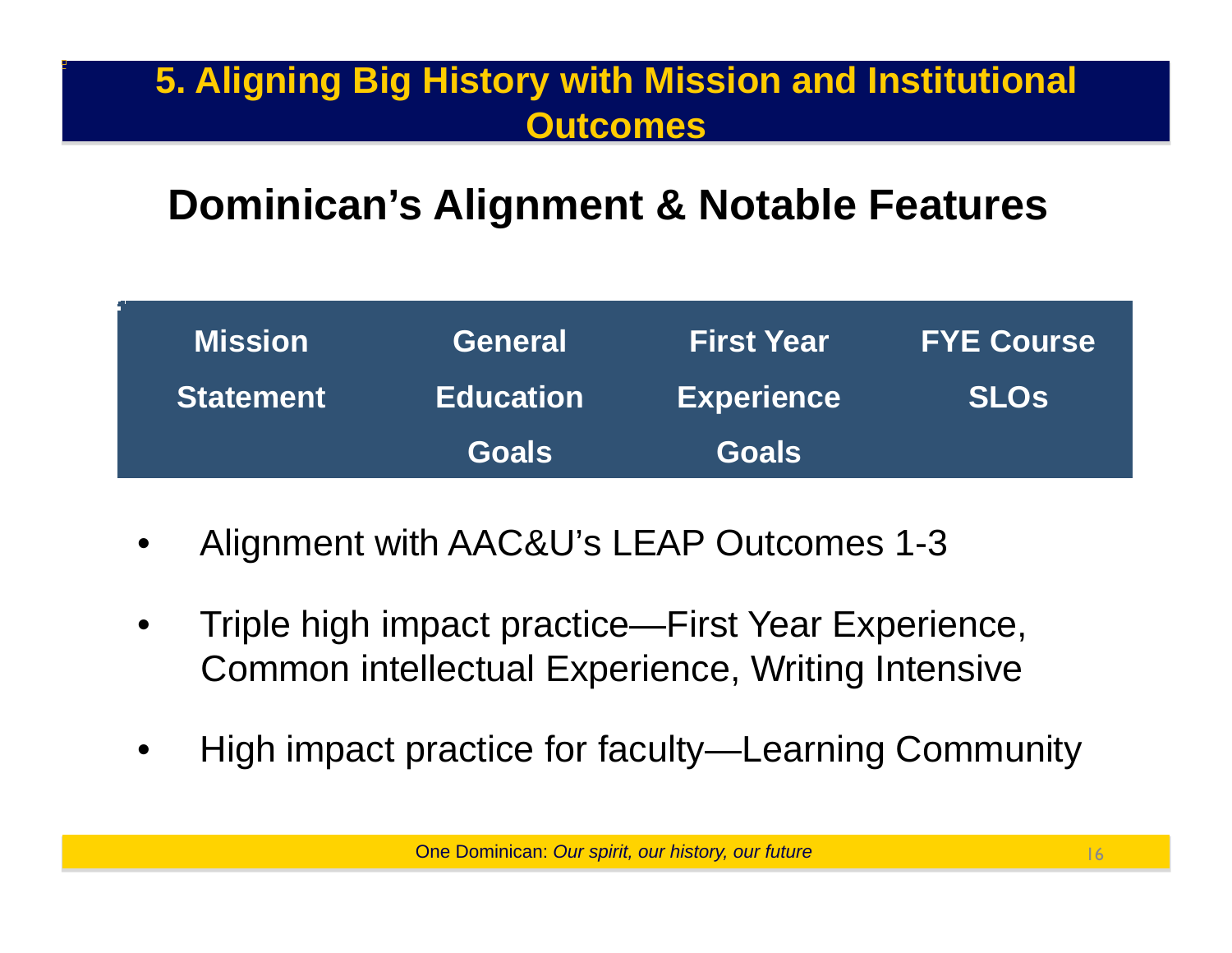## **6. The Role of CAOs and CFOs**

#### **The Role of the Chief Academic Officer**

- Alignment of mission with outcomes
- Commitment of administration
- Engagement with faculty leadership, committees, opinion makers—address issues of displacement and territory
- Opportunity for campus dialogue with experts
- Opportunity for intensive faculty development
- Incentives—Reassigned time, campus-wide acknowledgement, travel funds, aligned tenure and promotion policy
- Implementation, ongoing meaningful assessment with continuous quality improvement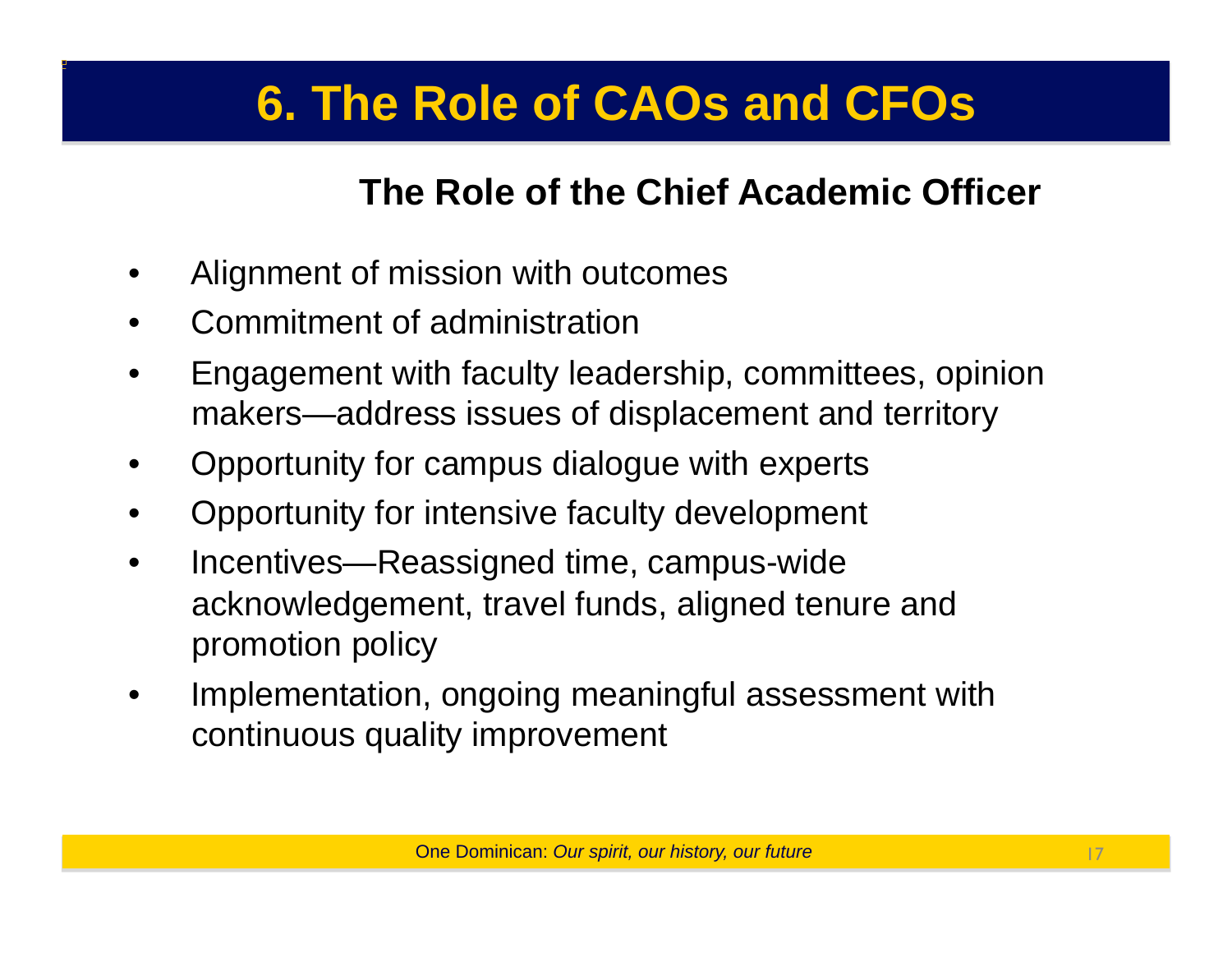## **6. The Role of CAOs and CFOs**

#### **The Role of the Chief Financial Officer**

- Philosophy: Ensure an approach aligning mission and academic priorities with fiscal priorities; encourage innovation; include opinionmakers, librarians, and campus spiritual leaders
- Curricular redesign: Plan for reassigned time, visiting experts, conference or institute attendance
- Pre and post-approval: Plan for faculty development—seminar fees, experts' honoraria, stipends or travel funds for participants, materials, catering, facilities, administrative support.
- Implementation: Plan for learning kits, co-curricular activities
- Continuous quality improvement: Plan for ongoing faculty meetings—weekly, semesterly, annually—assessment retreats, conference attendance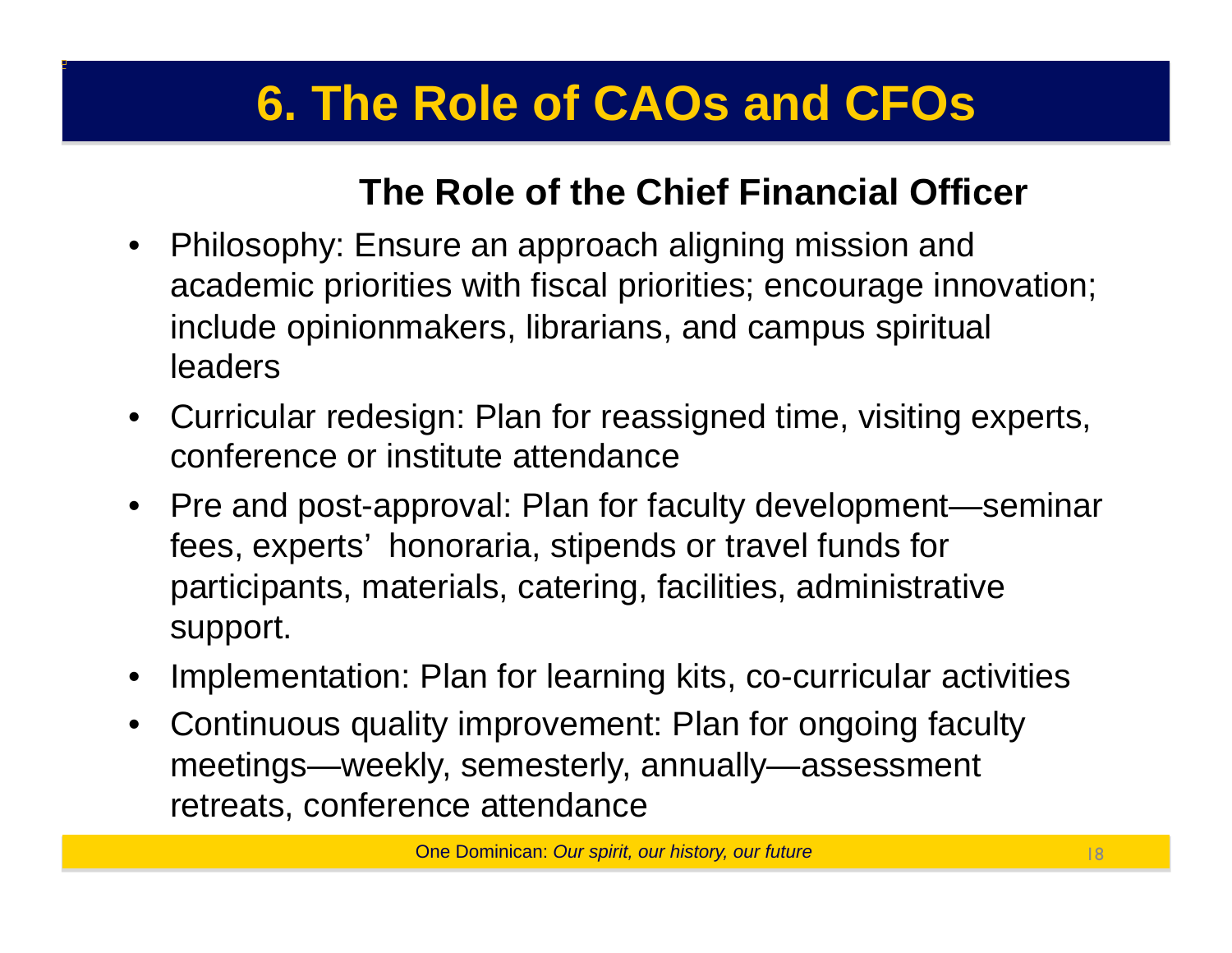#### **Further Dominican Resources**



# **TEACHING HISTORY**

#### 

Edited by Richard B. Simon . Mojgan Behmand . Thomas Burke



Summer Institute June 15-19, 2015



Dominican's Big History Program takes students on an immense journey through time-from the first moments of our universe to the birth of stars and planets, from the formation of life on earth to the dawn of human consciousness and the unfolding story of humans as Earth's dominant species. As we study this evolution, students explore fundamental questions of the nature of the universe and our place in it.

The Summer Institute provides experienced and aspiring teachers of Big History with a unique opportunity for collectively learning the fundamentals of the Big History narrative and pedagogical tools needed for teaching a Big History curriculum.

This five-day course will include sessions for both new and seasoned instructors. We will begin with a detailed exploration of Dominican's innovative Big History curriculum using Teaching Big History (UC Press) as a guide. Dominican faculty-many of whom are contributors to the book-will demonstrate effective and engaging teaching practices and activities culled from our experiences. Mid-week, the discussion will turn to strategies for developing, implementing, and assessing a Big History curriculum in your institution.

Examples of topics to be covered are:

- . Understanding and teaching Big History using the thresholds framework
- \* Curriculum development and educational assessment
- Incorporating writing and information literacy skills
- · Interdisciplinary faculty development and collaboration
- . Strategies for engaging institutional stakeholders
- . Integrating co-curricular events and activities
- \* Addressing questions of meaning in the Big History narrative

#### Tuition is \$1850 and includes:

\*Five full days of interactive seminars, activities, and consultation with experienced Big History faculty \*All instructional materials, including a copy of Teaching Big History \*Breakfast and lunch each day \*Closing reception

On-campus housing will also be available.

For more information and to apply, please visit: www.dominican.edu/academics/big-history/summer-institute

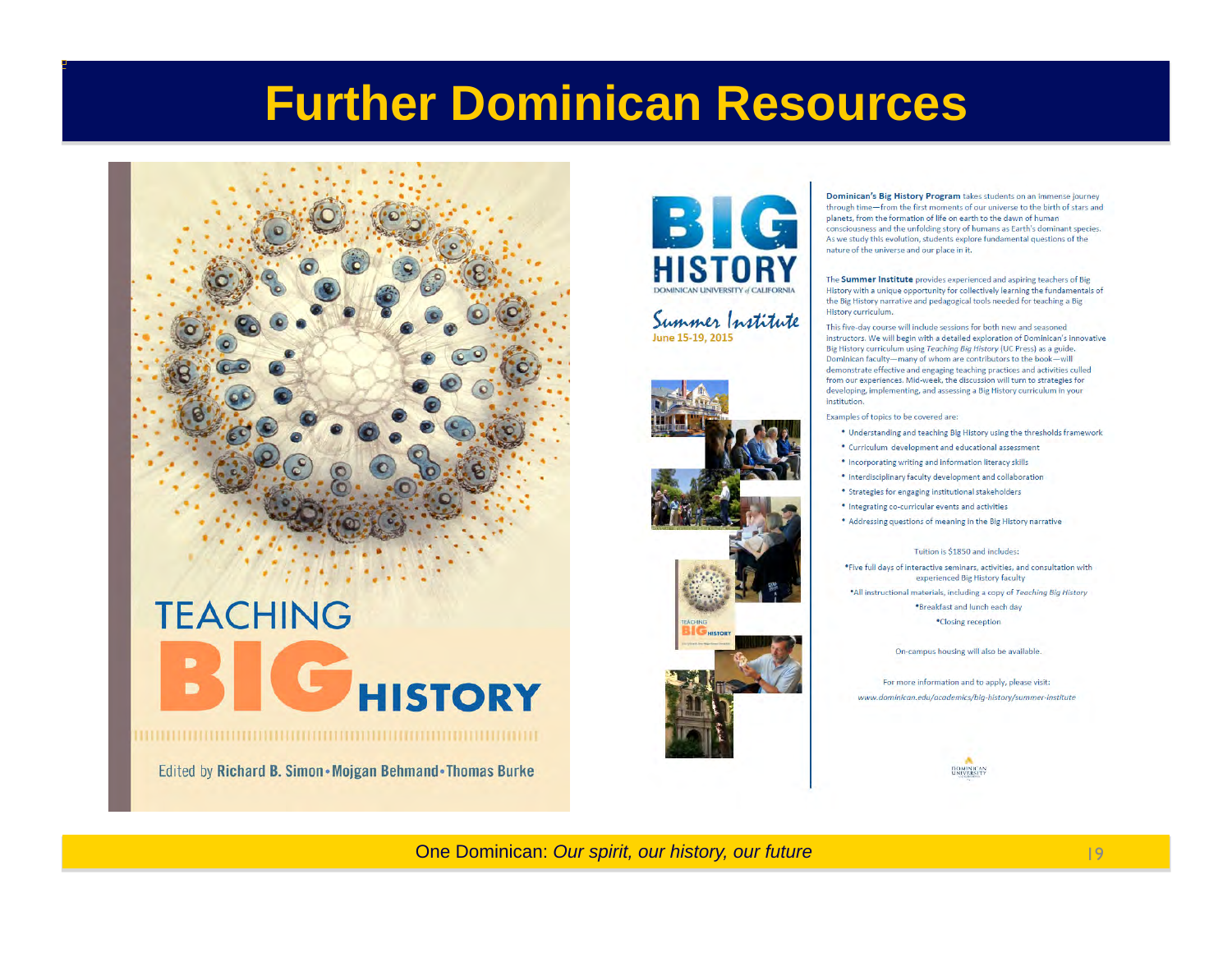#### **7. Final Thoughts and Questions**

### Thoughts? Questions?